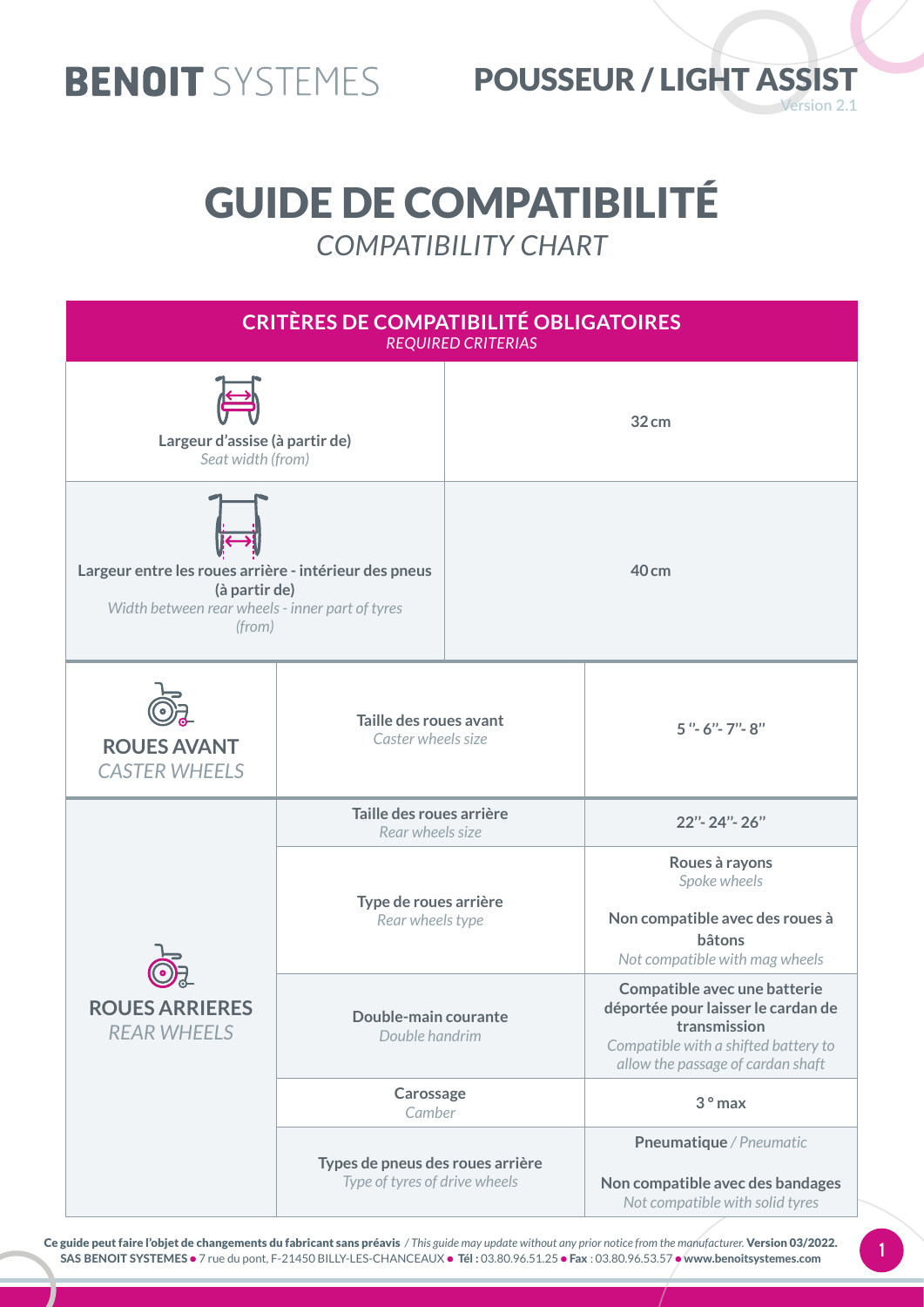### POUSSEUR / LIGHT ASSIST

**Version 2.1** 

| <b>CRITÈRES DE COMPATIBILITÉ</b><br><b>COMPATIBILITY CRITERIA</b> |                                                                 |                                                                                                                                                 |  |
|-------------------------------------------------------------------|-----------------------------------------------------------------|-------------------------------------------------------------------------------------------------------------------------------------------------|--|
| <b>DOSSIER</b><br><b>BACKREST</b>                                 |                                                                 | <b>Compatible avec tous les dossiers</b><br>Compatible with all backrests                                                                       |  |
|                                                                   | Type de dossier<br>Type of backrest                             | Fixe, inclinable et /ou rabattable,<br>pliant à mi-hauteur, réglable en angle<br>Fixed, reclining and/or foldable, angle<br>adjustable backrest |  |
|                                                                   | <b>Canne de dossiers</b><br><b>Backrest frame</b>               | Compatibles avec des cannes de<br>dossier avec des poignées arrière<br>tubes<br>Compatible with a backrest frame with<br>tubular push handles   |  |
|                                                                   | <b>Raidisseur</b><br><b>Backbrace</b>                           | Compatible avec un raidisseur<br>Compatible with a backbrace                                                                                    |  |
| <b>ACCOUDOIR</b><br><b>ARMREST</b>                                | Accoudoir relevable et amovible<br>Hinged and removable armrest | Accoudoir non relevable avec la<br>motorisation installée<br>Armrest is not retractable when the<br>power add-on is on the wheelchair           |  |
|                                                                   | <b>Accoudoir tube</b><br>Padded tubular armrest                 | Non compatible si la largeur d'assise<br>est inférieure à 34 cm<br>Not compatible if the seat width is below<br>34 cm                           |  |
| <b>REPOSE-PIED</b><br><b>FOOTPLATE</b>                            | Type de repose-pied<br>Type of footplate                        | Compatible avec tous les<br>repose-pieds<br>Compatible with all the footplates                                                                  |  |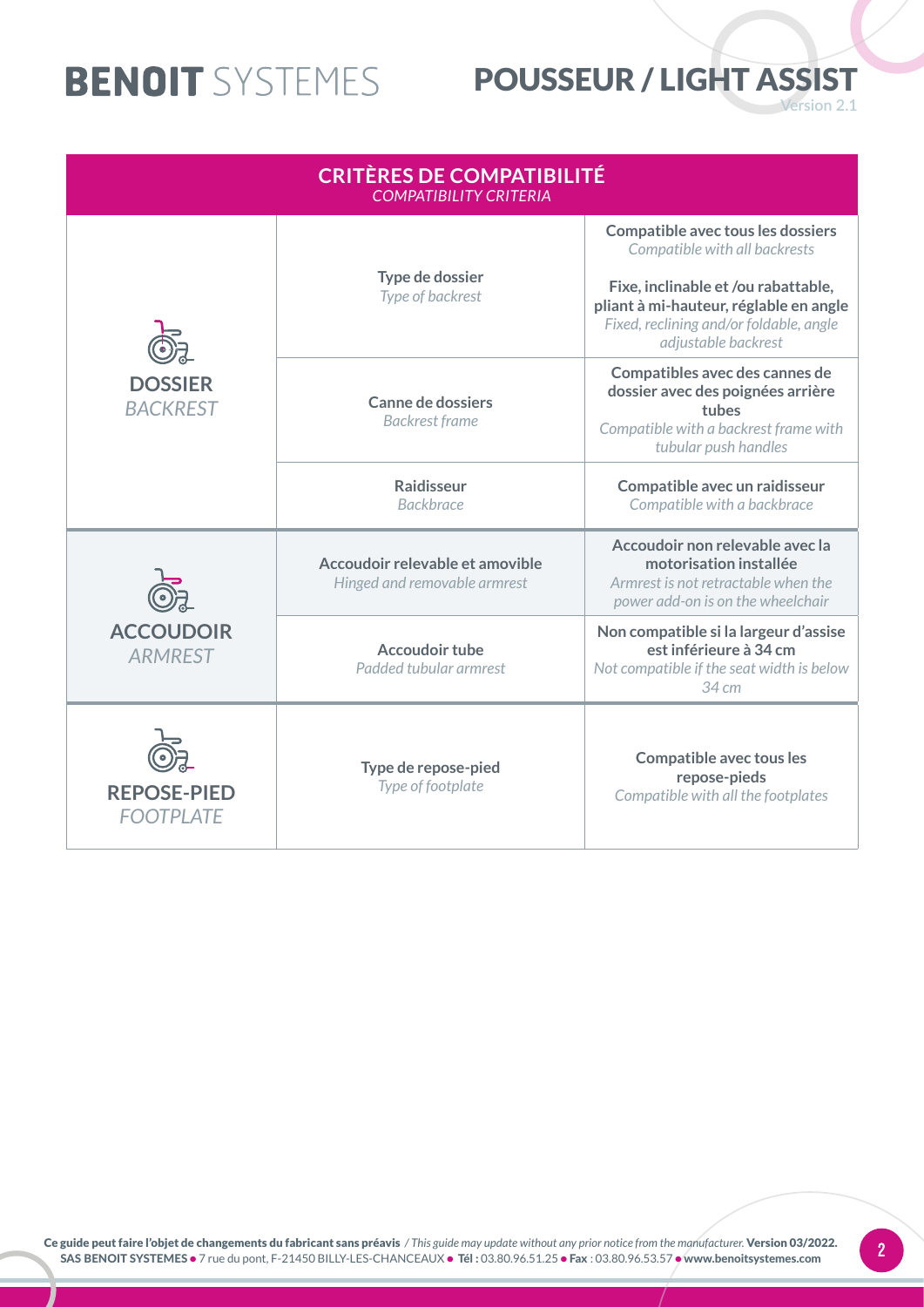### POUSSEUR / LIGHT ASSIST

**Version 2.1** 

| <b>FAUTEUILS ROULANTS COMPATIBLES</b><br><b>COMPATIBLE WHEELCHAIR</b> |                               |                                         |
|-----------------------------------------------------------------------|-------------------------------|-----------------------------------------|
| <b>MARQUE</b><br><b>MAKE</b>                                          | <b>MODÈLE</b><br><b>MODEL</b> | <b>STYLE DE CHÂSSIS</b><br><b>FRAME</b> |
| <b>ARIA</b>                                                           | Aria 2.0                      | Rigide / Rigid                          |
|                                                                       | Aria 1.0                      | Rigide / Rigid                          |
|                                                                       | <b>Slade AR</b>               | Pliant / Foldable                       |
|                                                                       | <b>Slade SLT</b>              | Pliant / Foldable                       |
|                                                                       | <b>Sprint AR</b>              | Pliant / Foldable                       |
| <b>BEROLLKA</b>                                                       | <b>Sprint Slt</b>             | Pliant / Foldable                       |
|                                                                       | Finess*                       | Rigide / Rigid                          |
|                                                                       | Phoenix*                      | Rigide / Rigid                          |
|                                                                       | Findus*                       | Rigide / Rigid                          |
|                                                                       | <b>S-Eco 300</b>              | Pliant / Foldable                       |
|                                                                       | S-Eco 2                       | Pliant / Foldable                       |
|                                                                       | Pyro Light Optima             | Pliant / Foldable                       |
|                                                                       | <b>Pyro Light Plus</b>        | Pliant / Foldable                       |
| <b>BISCHOFF+</b>                                                      | <b>Pyro Star</b>              | Pliant / Foldable                       |
| <b>BISCHOFF</b>                                                       | <b>Pyro Next</b>              | Pliant / Foldable                       |
|                                                                       | <b>Pyro Light XL</b>          | Pliant / Foldable                       |
|                                                                       | <b>BX11</b>                   | Pliant / Foldable                       |
|                                                                       | Protego                       | Confort / Comfort                       |
|                                                                       | <b>Triton</b>                 | Confort / Comfort                       |
|                                                                       | Caneo S/B/L                   | Pliant / Foldable                       |
| <b>DIETZ</b>                                                          | <b>AS01</b>                   | Pliant / Foldable                       |
|                                                                       | <b>Primo Amico</b>            | Pliant / Foldable                       |

\*Nous consulter *\*Contact us*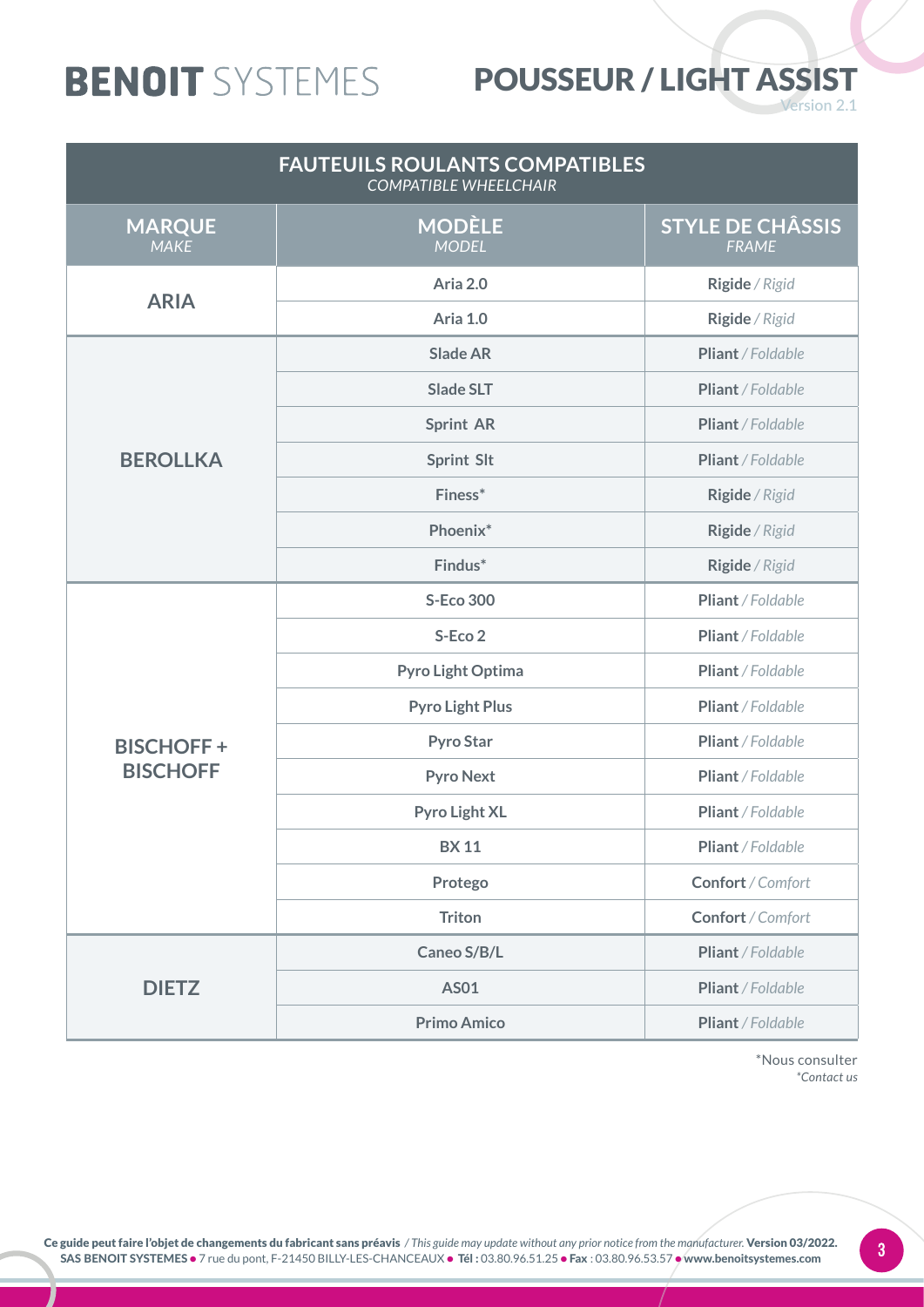### POUSSEUR / LIGHT ASSIST

**Version 2.1** 

| <b>FAUTEUILS ROULANTS COMPATIBLES</b><br><b>COMPATIBLE WHEELCHAIR</b> |                                                                                                  |                                         |
|-----------------------------------------------------------------------|--------------------------------------------------------------------------------------------------|-----------------------------------------|
| <b>MARQUE</b><br><b>MAKE</b>                                          | <b>MODÈLE</b><br><b>MODEL</b>                                                                    | <b>STYLE DE CHÂSSIS</b><br><b>FRAME</b> |
|                                                                       | <b>Alto Plus NV</b>                                                                              | Pliant / Foldable                       |
|                                                                       | <b>Ekstra XL</b>                                                                                 | Pliant / Foldable                       |
| <b>DUPONT</b>                                                         | Novo light                                                                                       | Pliant / Foldable                       |
|                                                                       | <b>IDSoft Evolution</b>                                                                          | Confort / Comfort                       |
|                                                                       | <b>Pluriel</b>                                                                                   | Pliant / Foldable                       |
|                                                                       | Primeo                                                                                           | Pliant / Foldable                       |
|                                                                       | Cross <sub>5</sub>                                                                               | Pliant / Foldable                       |
|                                                                       | Cross 6                                                                                          | Pliant / Foldable                       |
|                                                                       | <b>Cross 5XL</b>                                                                                 | Pliant / Foldable                       |
| <b>ETAC</b>                                                           | Prio                                                                                             | Confort / Comfort                       |
|                                                                       | <b>Crissy Active</b>                                                                             | Pliant / Foldable                       |
|                                                                       | <b>Crissy swing-away</b>                                                                         | Pliant / Foldable                       |
|                                                                       | M100                                                                                             | Pliant / Foldable                       |
| <b>EUROMOVE</b>                                                       | Swigbo plus                                                                                      | Rigide / Rigid                          |
|                                                                       | <b>Cléos</b>                                                                                     | Rigide / Rigid                          |
|                                                                       | Action 2 - inclinable, rabattable, cassant<br>/ reclining, folding, half-folding backrest        | Pliant / Foldable                       |
|                                                                       | Action 3 junior - inclinable, rabattable, cassant<br>/ reclining, folding, half-folding backrest | Pliant / Foldable                       |
|                                                                       | <b>Action 3 NG Confort / Comfort</b>                                                             | Pliant / Foldable                       |
|                                                                       | <b>Action 3 RC</b>                                                                               | Pliant / Foldable                       |
| <b>INVACARE</b>                                                       | Action 3 NG - inclinable, rabattable, cassant<br>/ reclining, folding, half-folding backrest     | Pliant / Foldable                       |
|                                                                       | Action 4 NG - inclinable, rabattable, cassant<br>/ reclining, folding, half-folding backrest     | Pliant / Foldable                       |
|                                                                       | Action 5 - inclinable, rabattable, cassant<br>/ reclining, folding, half-folding backrest        | Pliant / Foldable                       |
|                                                                       | Action 5 rigide - inclinable, rabattable, cassant<br>/ reclining, folding, half-folding backrest | Rigide / Rigid                          |
|                                                                       | Rea Clématis pro                                                                                 | Confort / Comfort                       |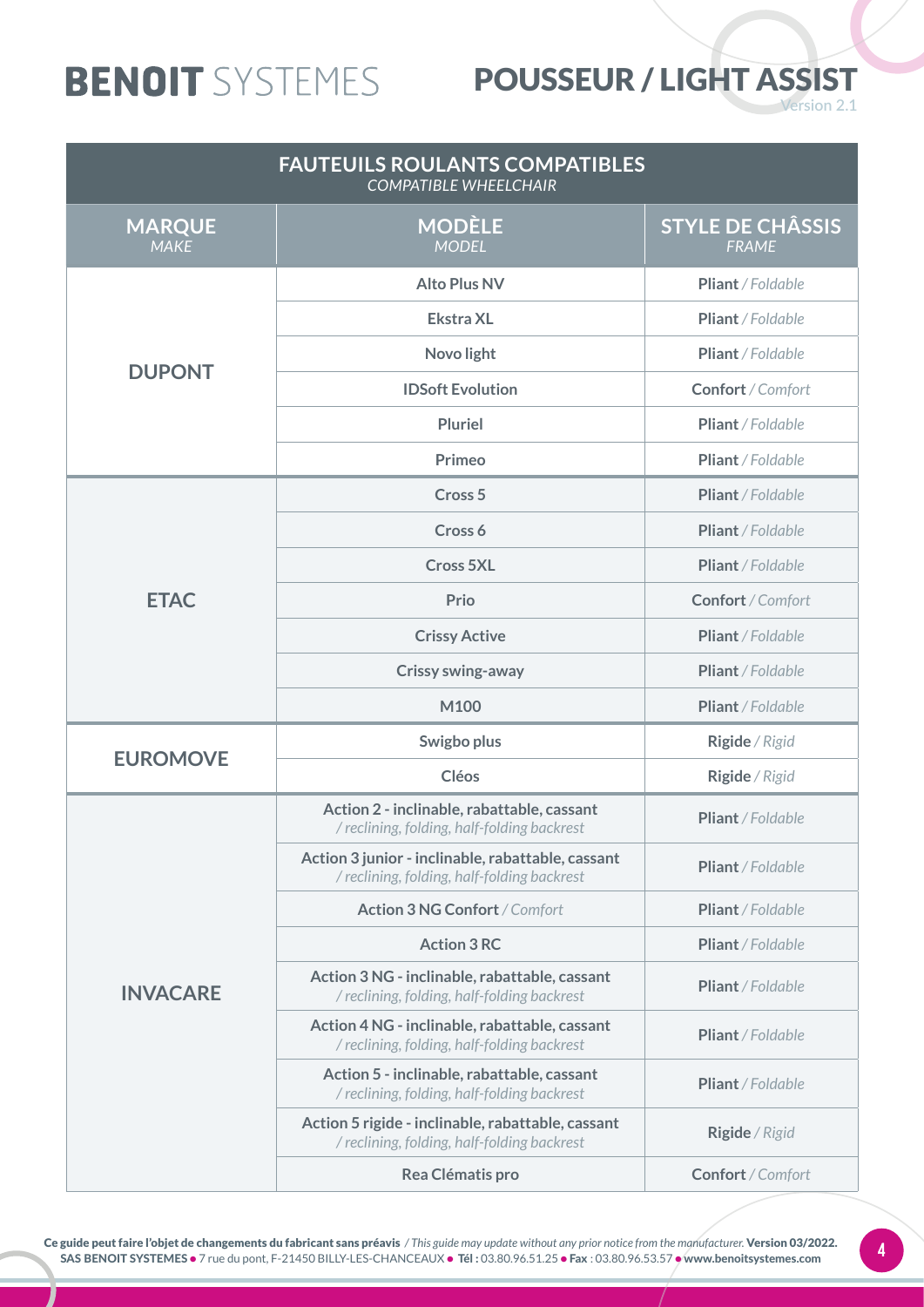### POUSSEUR / LIGHT ASSIST

**Version 2.1** 

| <b>FAUTEUILS ROULANTS COMPATIBLES</b><br><b>COMPATIBLE WHEELCHAIR</b> |                               |                                        |
|-----------------------------------------------------------------------|-------------------------------|----------------------------------------|
| <b>MARQUE</b><br><b>MAKE</b>                                          | <b>MODÈLE</b><br><b>MODEL</b> | <b>STYLE DE CHÂSSIS</b><br>FRAME       |
|                                                                       | Rea Clématis pro E-Tilt       | Confort / Comfort                      |
|                                                                       | <b>Rea Clématis</b>           | Confort / Comfort                      |
|                                                                       | Rea Azalea (30-45 degrés)     | Confort / Comfort                      |
| <b>INVACARE</b>                                                       | <b>Rea Dalhia</b>             | Confort / Comfort<br>Pliant / Foldable |
|                                                                       | <b>Freedom NXT</b>            | Confort / Comfort<br>Pliant / Foldable |
|                                                                       | Myon                          | Confort / Comfort                      |
|                                                                       | <b>Topaz</b>                  | Pliant / Foldable                      |
|                                                                       | <b>Ergo lite</b>              | Pliant / Foldable                      |
|                                                                       | <b>Champion 100</b>           | Pliant / Foldable                      |
|                                                                       | <b>Agile</b>                  | Pliant / Foldable                      |
|                                                                       | <b>K.M 1500</b>               | Pliant / Foldable                      |
|                                                                       | S-Ergo 105/106/115/125/305    | Pliant / Foldable                      |
| <b>KARMA</b>                                                          | <b>VIP 515</b>                | Confort / Comfort<br>Pliant / Foldable |
|                                                                       | Soma 215/105                  | Pliant / Foldable                      |
|                                                                       | <b>Flexx Junior</b>           | Pliant / Foldable                      |
|                                                                       | <b>Flexx HD</b>               | Pliant / Foldable                      |
|                                                                       | <b>KM-AT 60</b>               | Rigide / Rigid                         |
|                                                                       | <b>Catalyst Different</b>     | Pliant / Foldable                      |
|                                                                       | Catalyst 5                    | Pliant / Foldable                      |
| <b>KIMOBILITY</b>                                                     | <b>Catalyst TI</b>            | Pliant / Foldable                      |
|                                                                       | <b>Catalyst VX</b>            | Pliant / Foldable                      |
|                                                                       | Catalyst 4                    | Pliant / Foldable                      |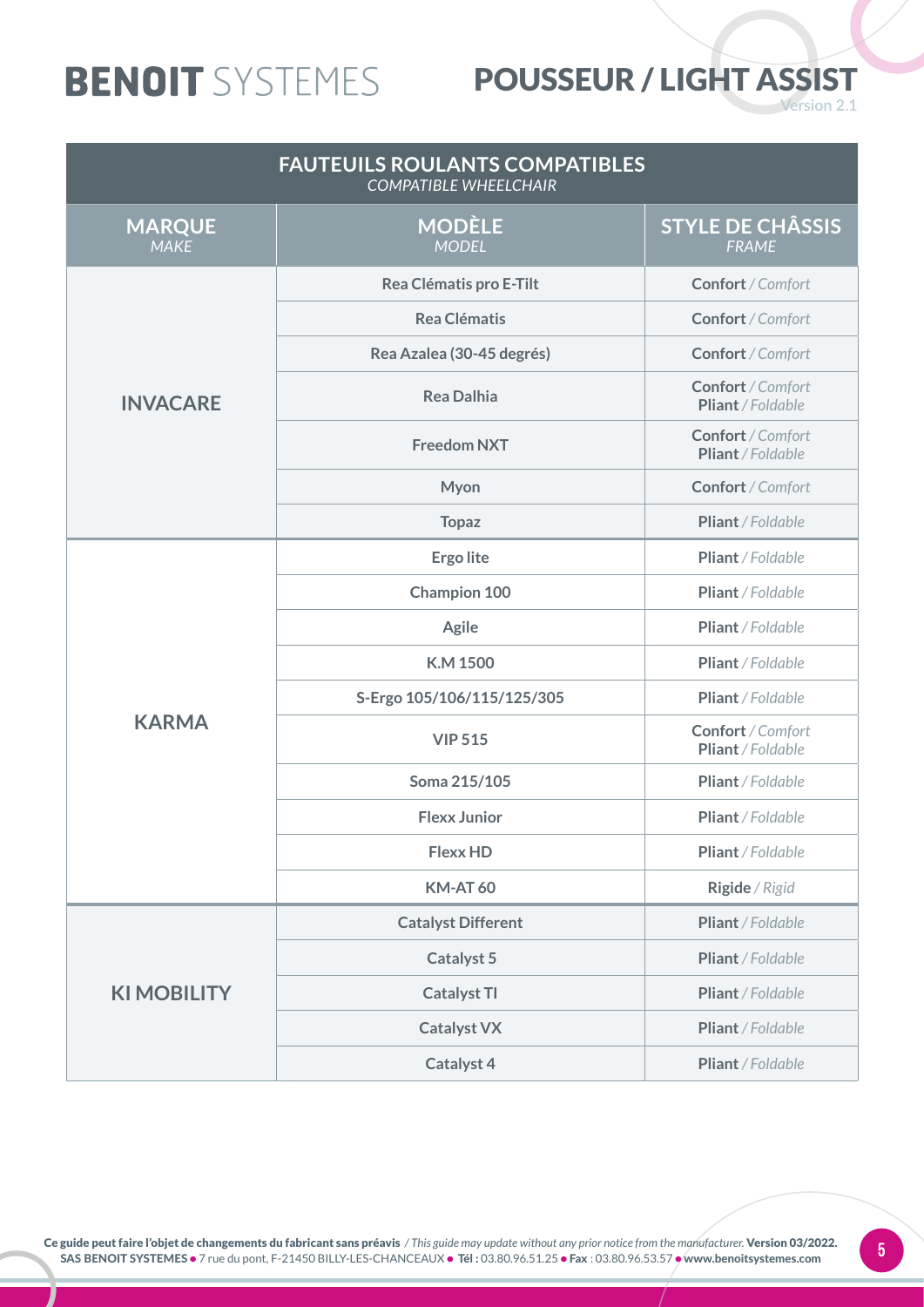### POUSSEUR / LIGHT ASSIST

**Version 2.1** 

| <b>FAUTEUILS ROULANTS COMPATIBLES</b><br><b>COMPATIBLE WHEELCHAIR</b> |                                                                                                                       |                                         |
|-----------------------------------------------------------------------|-----------------------------------------------------------------------------------------------------------------------|-----------------------------------------|
| <b>MARQUE</b><br><b>MAKE</b>                                          | <b>MODÈLE</b><br><b>MODEL</b>                                                                                         | <b>STYLE DE CHÂSSIS</b><br><b>FRAME</b> |
|                                                                       | Catalyst 4 C                                                                                                          | Pliant / Foldable                       |
|                                                                       | Ethos*                                                                                                                | Rigide / Rigid                          |
|                                                                       | Rogue                                                                                                                 | Rigide / Rigid                          |
|                                                                       | Rogue Xp*                                                                                                             | Rigide / Rigid                          |
| <b>KIMOBILITY</b>                                                     | Tsunami ALX*                                                                                                          | Rigide / Rigid                          |
|                                                                       | <b>Little Wave Click</b>                                                                                              | Rigide / Rigid                          |
|                                                                       | <b>Little Wave XP</b>                                                                                                 | Rigide / Rigid                          |
|                                                                       | <b>Spark</b>                                                                                                          | Pliant / Foldable                       |
|                                                                       | Compact - rabattable, cassant, réglable en angle<br>/ reclining, half-folding, angle adjustable backrest              | Pliant / Foldable                       |
|                                                                       | Compact Attract - rabattable, cassant, réglable<br>en angle / reclining, half-folding, angle adjustable backrest      | Pliant / Foldable                       |
| <b>KÜSCHALL</b>                                                       | Kuschall Ultra-Light - rabattable, cassant, réglable<br>en angle / reclining, half-folding, angle adjustable backrest | Pliant / Foldable                       |
|                                                                       | Kuschall Champion - rabattable, cassant, réglable en<br>angle / reclining, half-folding, angle adjustable backrest    | Pliant / Foldable                       |
|                                                                       | Kuschall K-series - rabattable / folding backrest                                                                     | Rigide / Rigid                          |
|                                                                       | Kuschall KSL - rabattable / folding backrest                                                                          | Rigide / Rigid                          |
|                                                                       | Kuschall R33 - rabattable / folding backrest                                                                          | Rigide / Rigid                          |
|                                                                       | Eurochair                                                                                                             | Pliant / Foldable                       |
|                                                                       | Eurochair xxl                                                                                                         | Pliant / Foldable                       |
|                                                                       | <b>Smart S</b>                                                                                                        | Pliant / Foldable                       |
|                                                                       | <b>Smart F</b>                                                                                                        | Pliant / Foldable                       |
| <b>MEYRA</b>                                                          | <b>Nano</b>                                                                                                           | Rigide / Rigid                          |
|                                                                       | Avanti pro                                                                                                            | Pliant / Foldable                       |
|                                                                       | <b>Solero Light</b>                                                                                                   | Confort / Comfort                       |
|                                                                       | ZX1                                                                                                                   | Pliant / Foldable                       |

\*Nous consulter *\*Contact us*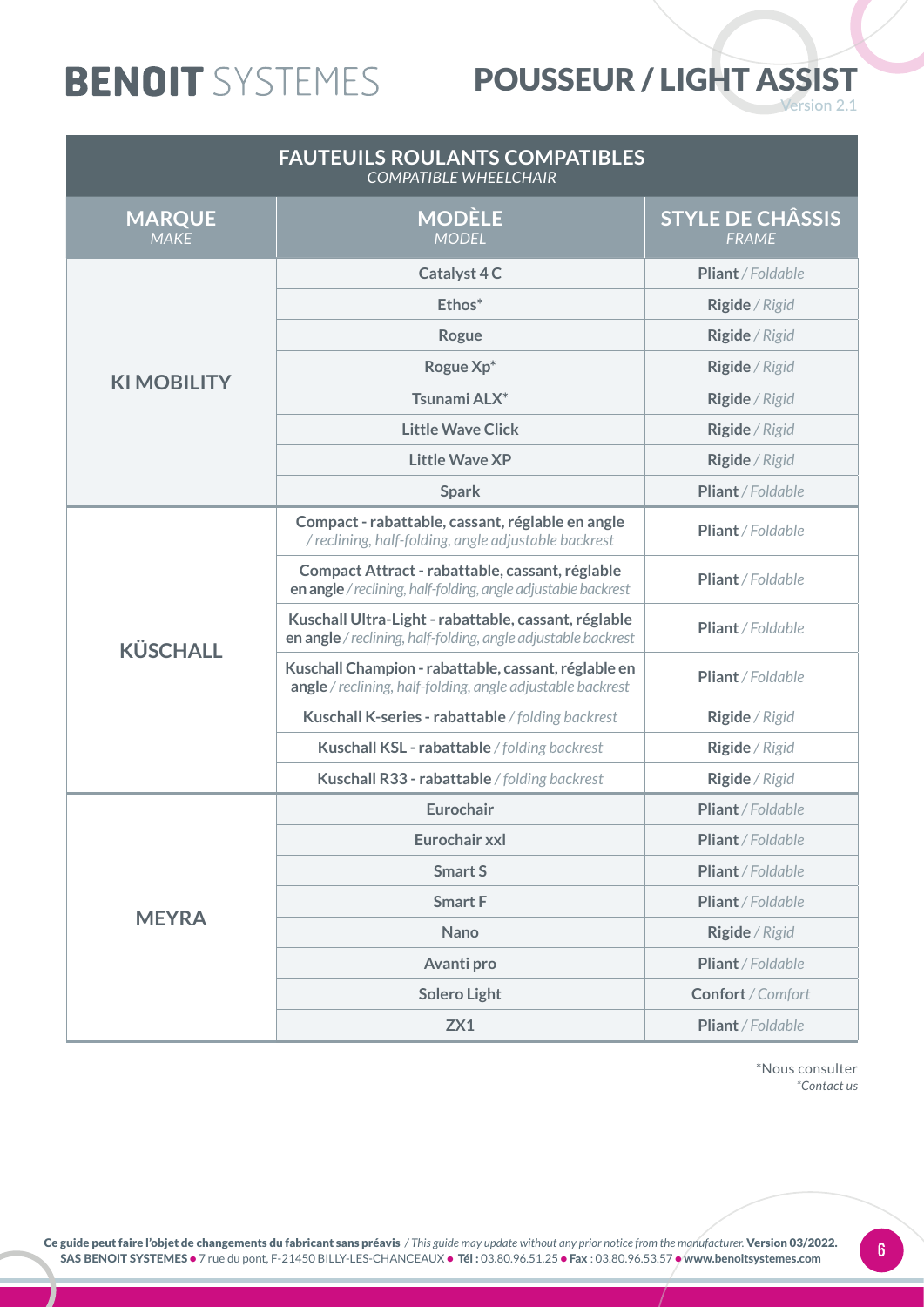### POUSSEUR / LIGHT ASSIST

**Version 2.1** 

| <b>FAUTEUILS ROULANTS COMPATIBLES</b><br><b>COMPATIBLE WHEELCHAIR</b> |                               |                                         |
|-----------------------------------------------------------------------|-------------------------------|-----------------------------------------|
| <b>MARQUE</b><br><b>MAKE</b>                                          | <b>MODÈLE</b><br><b>MODEL</b> | <b>STYLE DE CHÂSSIS</b><br><b>FRAME</b> |
|                                                                       | <b>Helio Carbon</b>           | Pliant / Foldable                       |
|                                                                       | <b>Helio Aluminium</b>        | Pliant / Foldable                       |
|                                                                       | Helio xxl                     | Pliant / Foldable                       |
| <b>MOTION</b>                                                         | <b>Helio Kids Carbon</b>      | Pliant / Foldable                       |
| <b>COMPOSITES</b>                                                     | <b>Freelance</b>              | Pliant / Foldable                       |
|                                                                       | <b>Mobilex Dolphin</b>        | Pliant / Foldable                       |
|                                                                       | <b>Move</b>                   | Pliant / Foldable                       |
|                                                                       | Veloce                        | Pliant / Foldable                       |
| <b>NEATECH</b>                                                        | Levia Basculante (LB)         | Confort / Comfort<br>Pliant / Foldable  |
|                                                                       | Netti <sub>3</sub>            | Confort / Comfort                       |
|                                                                       | <b>Netti 3 EL</b>             | Confort / Comfort                       |
|                                                                       | Netti 3 HD                    | Confort / Comfort                       |
|                                                                       | Netti 3 XHD                   | Confort / Comfort                       |
|                                                                       | Netti 3 XXHD                  | Confort / Comfort                       |
| <b>NETTI</b>                                                          | <b>Netti 3 HD Dynamic</b>     | Confort / Comfort                       |
|                                                                       | Netti 4U CE                   | Confort / Comfort                       |
|                                                                       | <b>Netti 4U CE Plus</b>       | Confort / Comfort                       |
|                                                                       | <b>Netti 4U CED</b>           | Confort / Comfort                       |
|                                                                       | <b>Netti 4U CED XL</b>        | Confort / Comfort                       |
|                                                                       | Netti mini                    | Confort / Comfort                       |
|                                                                       | <b>Venus</b>                  | Rigide / Rigid                          |
|                                                                       | <b>Venus Elite</b>            | Rigide / Rigid                          |
| <b>OFFCARR</b>                                                        | EOS <sup>*</sup>              | Rigide / Rigid                          |
|                                                                       | EOS <sub>3</sub> *            | Rigide / Rigid                          |
|                                                                       | Alhena                        | Pliant / Foldable                       |

\*Nous consulter *\*Contact us*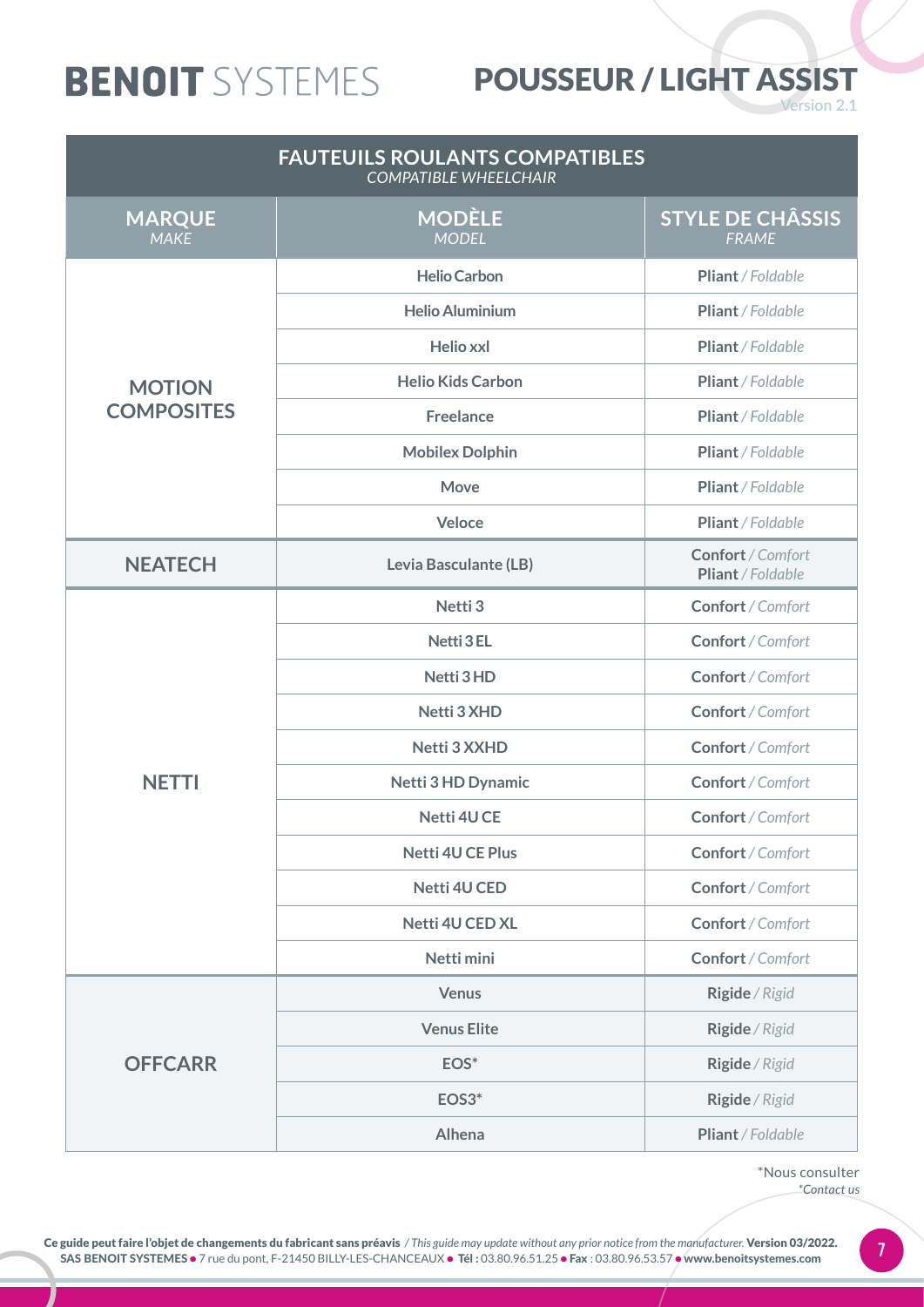### POUSSEUR / LIGHT ASSIST

**Version 2.1** 

| <b>FAUTEUILS ROULANTS COMPATIBLES</b><br><b>COMPATIBLE WHEELCHAIR</b> |                               |                                         |
|-----------------------------------------------------------------------|-------------------------------|-----------------------------------------|
| <b>MARQUE</b><br><b>MAKE</b>                                          | <b>MODÈLE</b><br><b>MODEL</b> | <b>STYLE DE CHÂSSIS</b><br><b>FRAME</b> |
|                                                                       | <b>Diva</b>                   | Pliant / Foldable                       |
|                                                                       | <b>Halley</b>                 | Pliant / Foldable                       |
|                                                                       | Vega                          | Pliant / Foldable                       |
|                                                                       | Vega-E                        | Pliant / Foldable                       |
|                                                                       | Althea                        | Pliant / Foldable                       |
|                                                                       | Althea.r                      | Pliant / Foldable                       |
| <b>OFFCARR</b>                                                        | <b>Ministar</b>               | Pliant / Foldable                       |
|                                                                       | <b>Ministar Premium</b>       | Pliant / Foldable                       |
|                                                                       | <b>Elegant</b>                | Pliant / Foldable                       |
|                                                                       | Sirio 20                      | Pliant / Foldable                       |
|                                                                       | <b>Mizar</b>                  | Pliant / Foldable                       |
|                                                                       | Europa                        | Pliant / Foldable                       |
|                                                                       | Monoguida                     | Pliant / Foldable                       |
|                                                                       | Avant garde 4                 | Pliant / Foldable                       |
|                                                                       | <b>Avant garde Teen</b>       | Pliant / Foldable                       |
|                                                                       | <b>Avant garde CS</b>         | Pliant / Foldable                       |
|                                                                       | Avant garde xxl 2             | Pliant / Foldable                       |
|                                                                       | <b>Start M2</b>               | Pliant / Foldable                       |
|                                                                       | <b>Motus</b>                  | Pliant / Foldable                       |
| <b>OTTO BOCK</b>                                                      | <b>Innov Effect</b>           | Pliant / Foldable                       |
|                                                                       | <b>Innov Junior</b>           | Pliant / Foldable                       |
|                                                                       | Innov xxl                     | Pliant / Foldable                       |
|                                                                       | <b>Bravo Racer</b>            | Pliant / Foldable                       |
|                                                                       | Ventus*                       | Rigide / Rigid                          |
|                                                                       | Voyager*                      | Rigide / Rigid                          |

\*Nous consulter *\*Contact us*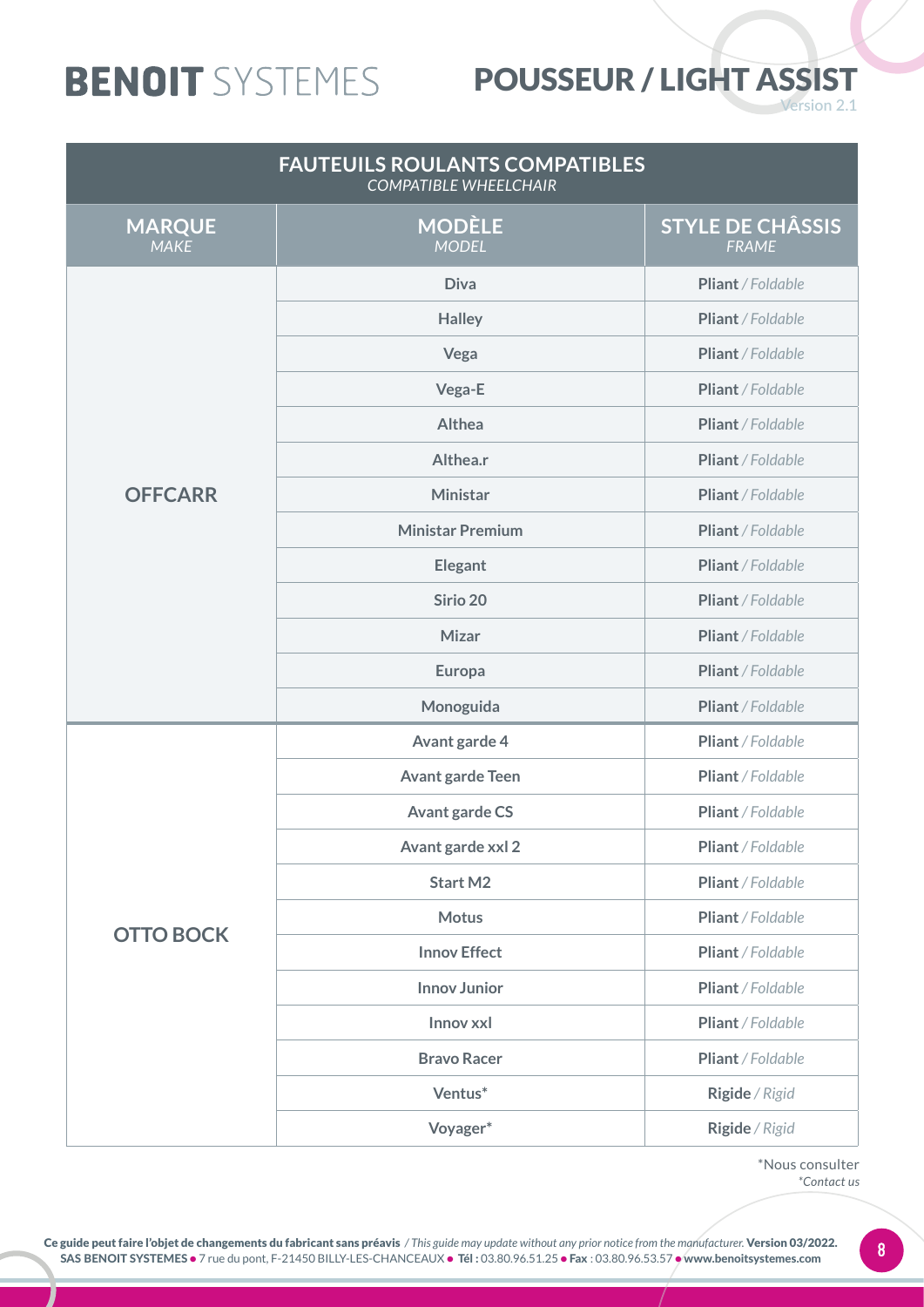### POUSSEUR / LIGHT ASSIST

**Version 2.1** 

| <b>FAUTEUILS ROULANTS COMPATIBLES</b><br><b>COMPATIBLE WHEELCHAIR</b> |                               |                                         |
|-----------------------------------------------------------------------|-------------------------------|-----------------------------------------|
| <b>MARQUE</b><br><b>MAKE</b>                                          | <b>MODÈLE</b><br><b>MODEL</b> | <b>STYLE DE CHÂSSIS</b><br><b>FRAME</b> |
|                                                                       | Dino 3                        | Confort / Comfort                       |
| <b>OTTO BOCK</b>                                                      | <b>Discovery</b>              | Confort / Comfort                       |
|                                                                       | Panthera S3                   | Rigide / Rigid                          |
|                                                                       | Panthera S3 Swing             | Rigide / Rigid                          |
| <b>PANTHERA</b>                                                       | Panthera U3 light             | Rigide / Rigid                          |
|                                                                       | Panthera U3                   | Rigide / Rigid                          |
|                                                                       | Panthera Bambino*             | Rigide / Rigid                          |
|                                                                       | <b>Physipro Neox</b>          | Confort / Comfort                       |
|                                                                       | XL <sub>5</sub>               | Pliant / Foldable                       |
| <b>PHYSIPRO</b>                                                       | XL5 CI                        | Pliant / Foldable                       |
|                                                                       | <b>Ixel</b>                   | Pliant / Foldable                       |
|                                                                       | <b>Buddy</b>                  | Rigide / Rigid                          |
|                                                                       | <b>Speedy 4All</b>            | Rigide / Rigid                          |
| <b>PROACTIVE</b>                                                      | Speedy A1-A2-F2*              | Rigide / Rigid                          |
|                                                                       | Speedy 4All Ergo*             | Rigide / Rigid                          |
|                                                                       | Joker/Junior                  | Rigide / Rigid                          |
|                                                                       | <b>Joker Performance</b>      | Rigide / Rigid                          |
|                                                                       | <b>Joker R</b>                | Rigide / Rigid                          |
|                                                                       | <b>Joker Energy</b>           | Rigide / Rigid                          |
|                                                                       | <b>Duke</b>                   | Rigide / Rigid                          |
| <b>PROGEO</b>                                                         | <b>Exelle/Junior</b>          | Pliant / Foldable                       |
|                                                                       | <b>Exelle Vario</b>           | Pliant / Foldable                       |
|                                                                       | Teckna advance                | Pliant / Foldable                       |
|                                                                       | <b>Basic Light</b>            | Pliant / Foldable                       |
|                                                                       | <b>Teckna advance swing</b>   | Pliant / Foldable                       |

\*Nous consulter *\*Contact us*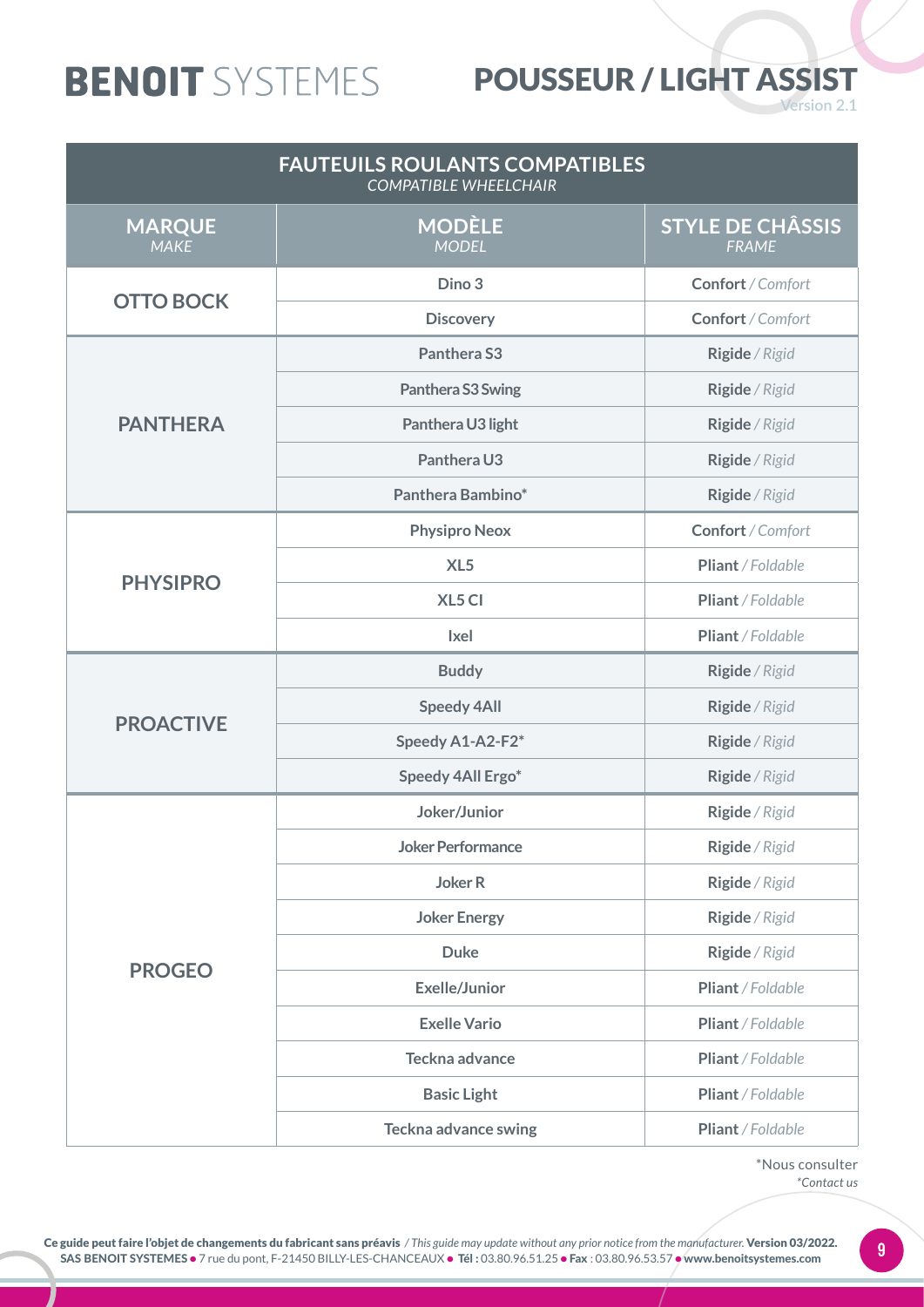#### POUSSEUR / LIGHT ASSIST

**Version 2.1** 

| <b>FAUTEUILS ROULANTS COMPATIBLES</b><br><b>COMPATIBLE WHEELCHAIR</b> |                               |                                         |
|-----------------------------------------------------------------------|-------------------------------|-----------------------------------------|
| <b>MARQUE</b><br><b>MAKE</b>                                          | <b>MODÈLE</b><br><b>MODEL</b> | <b>STYLE DE CHÂSSIS</b><br><b>FRAME</b> |
|                                                                       | Yoga                          | Pliant / Foldable<br>Hybride / Hybrid   |
|                                                                       | Ego                           | Pliant / Foldable<br>Hybride / Hybrid   |
| <b>PROGEO</b>                                                         | <b>Ego Carbon</b>             | Pliant / Foldable<br>Hybride / Hybrid   |
|                                                                       | <b>Vario Carbon</b>           | Pliant / Foldable                       |
|                                                                       | <b>Teckna Tilt/Junior</b>     | Pliant / Foldable                       |
|                                                                       | Icon 10                       | Pliant / Foldable                       |
|                                                                       | Icon 20                       | Pliant / Foldable                       |
| <b>REHASENSE</b>                                                      | Icon 30                       | Pliant / Foldable                       |
|                                                                       | Icon <sub>40</sub>            | Pliant / Foldable                       |
|                                                                       | <b>Icon 120</b>               | Confort / Comfort                       |
|                                                                       | <b>Brezzy Relax</b>           | Confort / Comfort                       |
|                                                                       | <b>Brezzy Basic</b>           | Pliant / Foldable                       |
|                                                                       | <b>Breezy Rubix</b>           | Pliant / Foldable                       |
|                                                                       | <b>Breezy Helix</b>           | Pliant / Foldable                       |
|                                                                       | <b>Breezy Style x-Ultra</b>   | Pliant / Foldable                       |
|                                                                       | <b>Breezy Style x</b>         | Pliant / Foldable                       |
|                                                                       | <b>Breezy Exigo 30</b>        | Pliant / Foldable                       |
| <b>SUNRISE</b>                                                        | <b>Quickie Nitrum Pro</b>     | Rigide / Rigid                          |
|                                                                       | <b>Quickie Nitrum Hybrid</b>  | Rigide / Rigid                          |
|                                                                       | Quickie Krypton F*            | Pliant / Foldable                       |
|                                                                       | <b>Quickie Helium Pro</b>     | Rigide / Rigid                          |
|                                                                       | Quickie Xenon 2 Hybrid        | Pliant / Foldable                       |
|                                                                       | Quickie Xenon 2               | Pliant / Foldable                       |
|                                                                       | <b>Quickie Xenon 2 SA</b>     | Pliant / Foldable                       |
|                                                                       | <b>Quickie Argon 2</b>        | Rigide / Rigid                          |

\*Nous consulter *\*Contact us*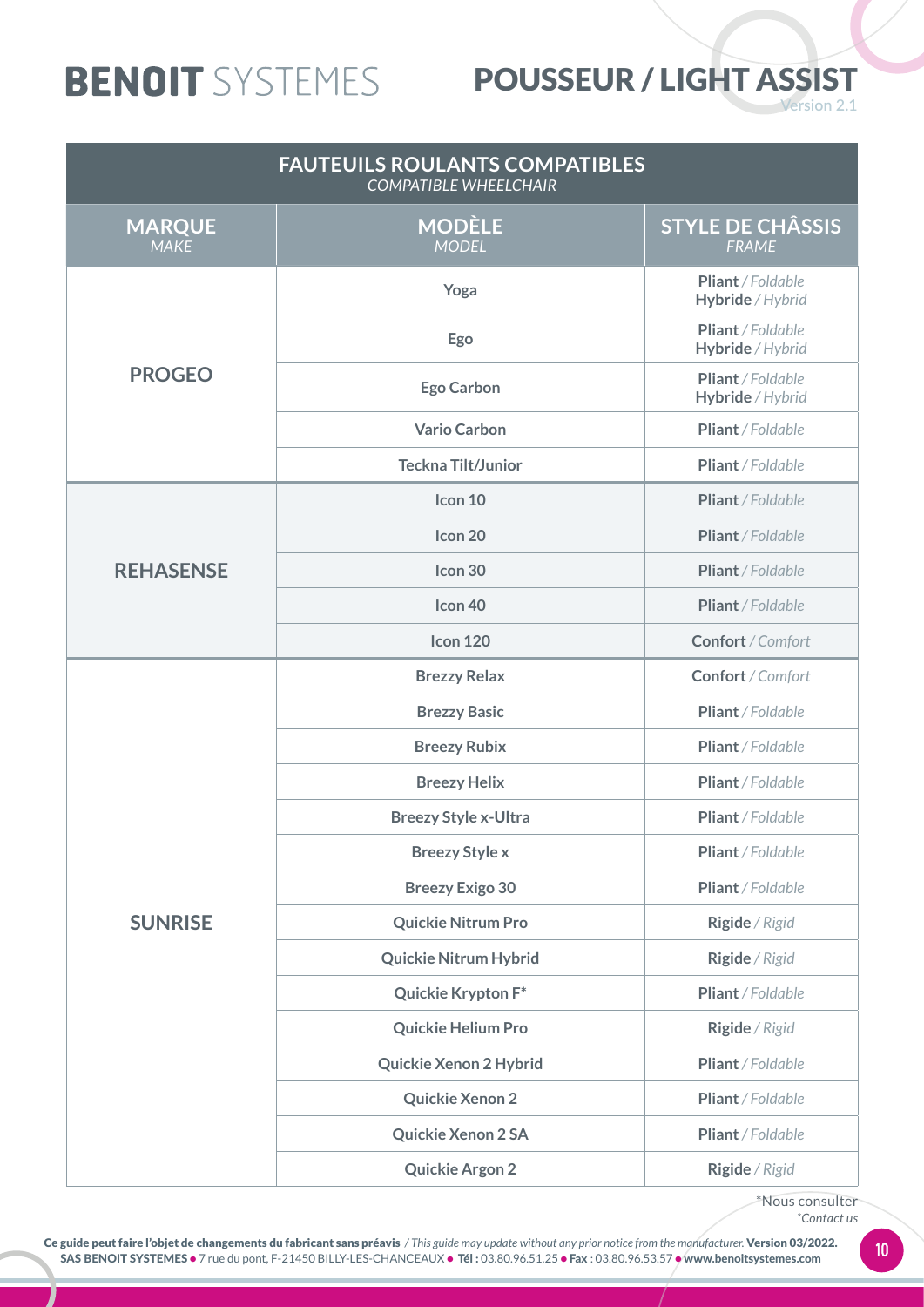### POUSSEUR / LIGHT ASSIST

**Version 2.1** 

| <b>FAUTEUILS ROULANTS COMPATIBLES</b><br><b>COMPATIBLE WHEELCHAIR</b> |                               |                                         |
|-----------------------------------------------------------------------|-------------------------------|-----------------------------------------|
| <b>MARQUE</b><br><b>MAKE</b>                                          | <b>MODÈLE</b><br><b>MODEL</b> | <b>STYLE DE CHÂSSIS</b><br><b>FRAME</b> |
|                                                                       | Quickie Néon                  | Pliant / Foldable                       |
|                                                                       | <b>Quickie Life</b>           | Pliant / Foldable                       |
|                                                                       | <b>Quickie Life R</b>         | Rigide / Rigid                          |
|                                                                       | <b>Quickie Life I</b>         | Pliant / Foldable                       |
|                                                                       | <b>Quickie Life T</b>         | Pliant / Foldable                       |
|                                                                       | Quickie Life R - T            | Rigide / Rigid                          |
|                                                                       | Quickie Life I sedeo          | Pliant / Foldable                       |
|                                                                       | <b>Quickie Easy Max</b>       | Pliant / Foldable                       |
|                                                                       | <b>Quickie Easy 200</b>       | Pliant / Foldable                       |
| <b>SUNRISE</b>                                                        | <b>Quickie Easy 300</b>       | Pliant / Foldable                       |
|                                                                       | <b>Zippie Younster</b>        | Pliant / Foldable                       |
|                                                                       | Zippie Simba*                 | Rigide / Rigid                          |
|                                                                       | <b>RGK Octane Sub 4</b>       | Rigide / Rigid                          |
|                                                                       | <b>RGK Tiga Sub4*</b>         | Rigide / Rigid                          |
|                                                                       | <b>RGK Tiga*</b>              | Rigide / Rigid                          |
|                                                                       | <b>RGK Tiga FX*</b>           | Rigide / Rigid                          |
|                                                                       | <b>RGK Tiga F2*</b>           | Rigide / Rigid                          |
|                                                                       | <b>RGK Hi Lite XTR</b>        | Rigide / Rigid                          |
|                                                                       | <b>RGK Hi Lite</b>            | Rigide / Rigid                          |
|                                                                       | <b>Tilite Aero T</b>          | Rigide / Rigid                          |
|                                                                       | <b>Tilite Aero 2Gx</b>        | Pliant / Foldable                       |
|                                                                       | Tilite TR*                    | Rigide / Rigid                          |
|                                                                       | <b>Tilite TRA*</b>            | Rigide / Rigid                          |
| <b>TILITE</b>                                                         | <b>Tilite Twist</b>           | Rigide / Rigid                          |
|                                                                       | <b>Tilite Aero X</b>          | Pliant / Foldable                       |
|                                                                       | <b>Tilite Z</b>               | Rigide / Rigid                          |
|                                                                       | Tilite ZR*                    | Rigide / Rigid                          |
|                                                                       | <b>Tilite ZRA*</b>            | Rigide / Rigid                          |

\*Nous consulter *\*Contact us*